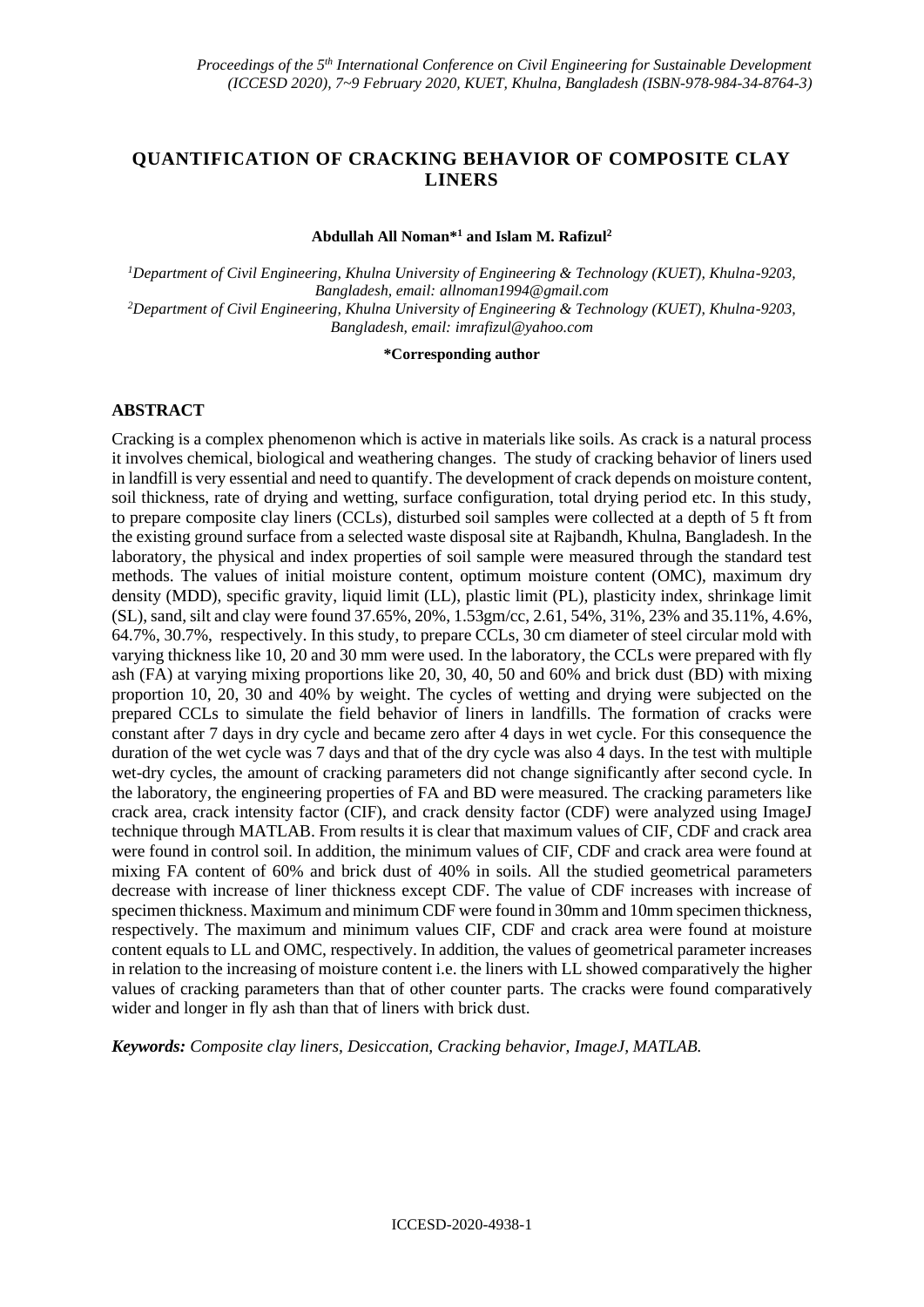*5 th International Conference on Civil Engineering for Sustainable Development (ICCESD 2020), Bangladesh*

## **1. INTRODUCTION**

Before and after dumping of Municipal Solid Waste (MSW) in landfill, cap and base liner is needed to safe the environmental components and the underlying soil layer. It is important to design of cap and base liners properly in landfill to protect surrounding environment including underlying soils, groundwater and surface water bodies by contaminated leachate that generated from decomposed MSW in landfill (Carey et al., 2000). For better performance of liners, landfill liners should be low permeable throughout its lifetime (Omidi et al., 1996). The character of clay soil used for liners can be highly compromised when desiccation cracks start to propagate through soil. If surficial tensile stress exits, soil tensile strength and volumetric shrinkage becomes constrained, desiccation cracks promote its geometrical characteristics (Corte and Higashi, 1960). Besides, moisture and density conditions, confining pressures, temperature, and cycles of wetting and drying are also responsible for crack formation (Morris et al., 1992). The formation of cracks at controlled weathering condition has a great impact on crack propagation rate and its geometric condition due to fluctuation of temperature. The design criteria of composite landfill liners such as hydraulic conductivity should be low i.e.  $k < 10^{-9}$  m/s, PI>7, at least 30% fines of which 15% clay and water content must be greater than plastic limit (Rafizul, 2014). The admixtures such as lime, cement, fly ash, bentonite, brick dust, sand, etc. have been commonly used to prepare composite liners with soil. Desiccation crack significantly affects the performance of clay liners. Cracks generate weak zone in a soil mass which reduce stability and overall strength of the liners. The formation crack also depends on moisture content, liners thickness, of drying and wetting, surface configuration, rate total drying period etc. Crack dimensions are generally measured using approximate method due to absence of established standard method. Now-a-days digital image analysis techniques are gaining more popularity in both crack quantification and characterization.

Yesiller et al. (2000) proposed that crack intensity factor (CIF) which is the ratio of the cracks area to the total area of surface of a drying soil specimen to quantify the extent of cracking of composite landfill liners. In their method, to calculate crack length, cracking images were skeletonized following Gonzalez and Woods (2002) method. A study conducted by Kleppe et al. (1985) and proposed a geometric parameter of crack density factor (CDF) which depends on the thickness of specimen. The CDF is the ratio of the summation of shrinkage area and crack area to initial specimen area. Therefore, Al Wahab and El-Kedrah (1995) stated that length and width of cracks can be determined using digital clipers. If directly measure the cracks parameters, larger error will fabricate in actual result due to irregular shape, length, width and depth of cracks as well as shrinkage (Tang et al., 2008). In this study, the commonly available admixtures such as fly ash and brick dust will be used to prepare composite landfill liners at varying mixing proportions. An image-based algorithm through MATLAB will be developed to quantify the desiccation cracks of composite landfill liners. Moreover, ImageJ will also be used to determine other relevant parameters so that geometrical characteristics of cracks can be easily described. The geometric parameters interms of CIF and CDF will be determined from binary image of MATLAB coding. In addition, the other features such as cracking area will be measured based on ImageJ software from binary image which is one of the output of MATLAB image analysis. In addition, the variation of CDF, CIF and crack areas with in relation to the changes of mixing water content in terms of OMC, PL and LL as well as specimen thickness will be investigated. In this study, a new window will may open for designers to construct cap and base liners in waste landfill easily and economically specially in least developed Asian countries like Bangladesh.

## **2. MATERIAL AND METHOD**

To fulfill the desire objectives of this study, the soil samples were collected and then composite liners were prepared in the laboratory. In addition, the geometric parameters like CIF, CDF and crack area were computed and hence discussed in the following articles.

## **2.1 Collection of Soil Sample**

In this study, disturbed soil samples were collected from a selected waste disposal site at Rajbandh, Khulna, Bangladesh which is approximately 20 km away from Khulna City. The soil samples were collected at a depth of approximate 5 feet below existing ground surface. In this study, the samples were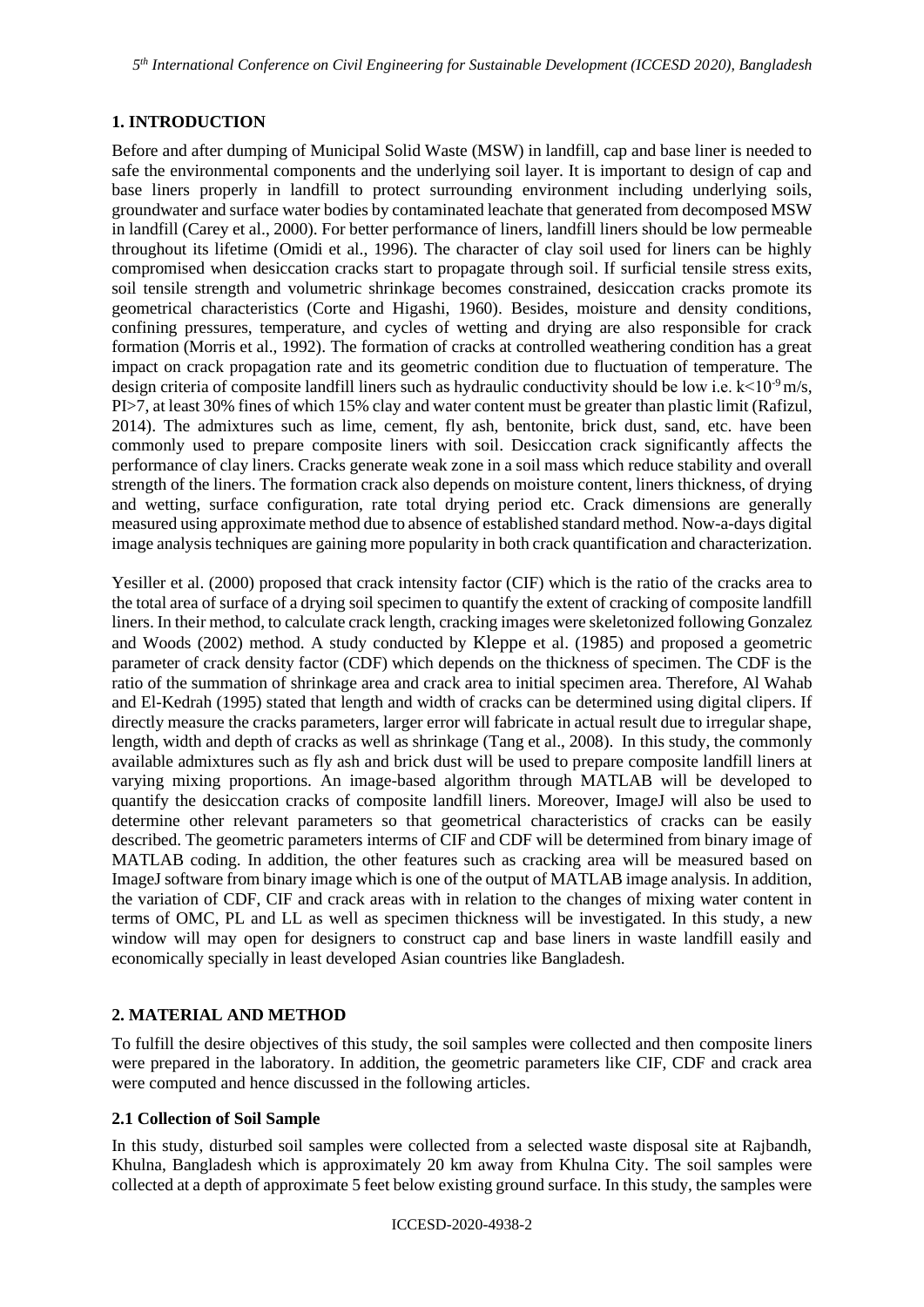first air-dried and then powdered. The powdered samples were then sieved No. 4 and then the sieved samples were used to prepare composite liners. In the laboratory, the physical and index properties such as initial moisture content, OMC, MDD, specific gravity, LL PL, SL and constituents of soil particles in soil were measured through ASTM standard depicted in Table 1.

| <b>Properties</b>             | Unit  | <b>Values</b> | <b>Analytical method</b> |
|-------------------------------|-------|---------------|--------------------------|
| Initial moisture content, w   | $\%$  | 37.65         | <b>ASTM D 2974</b>       |
| Optimum moisture content, OMC | $\%$  | 20            | ASTM D 558               |
| Maximum dry density, MDD      | gm/cc | 1.53          |                          |
| Specific gravity, Gs          |       | 2.61          | ASTM D 854               |
| Liquid Limit, LL              | $\%$  | 54            |                          |
| Plastic Limit, PL             | $\%$  | 31            | ASTM D4318               |
| Plasticity index, PI          | $\%$  | 23            |                          |
| Shrinkage limit, SL           | $\%$  | 35.11         | ASTM D427                |
| Sand: silt: clay              | $\%$  | 4.6:64.7:30.7 | ASTM D222                |

Table 1. Physical and index properties of soil used in this study

## **2.2 Collection of Additives**

To prepare composite landfill liners, different types of admixtures like fly ash (FA) and brick dust (BD) were collected from local market. In this study, the FA and BD passing through 4 no. sieve were used and the physical and index properties of FA and BD was also measured through ASTM standards methods.

## **2.3 Preparation of Composite Liners**

In the laboratory, the saturated surface dry additives like FA and BD were mixed with soil at various percentages separately to make soil slurry. In this study, the mixing proportions of 10, 20, 30 and 40% of BD by weight with soil were used to prepare composite landfill liner. In addition, the mixing proportions of FA of 20, 30, 40, 50 and 60% by weight with soil was used to prepare composite landfill liner. Experimental work has been carried out at three different moisture content i.e. at OMC, PL and LL. A study conducted by Tiwari (2015) and prepared liners with bentonite and fly ash at varying mixing proportions with the mixing water content equal to OMC, PL and LL. In the present study, for preparing composite liners with water content, the statement postulated by Tiwari (2015) were followed. The mixing soil pastes were kept in air-tight polythene bags for 2 hours due to uniform water absorption in wooden chamber. In addition, the effect of the variation of different mixing amount of admixtures on OMC and MDD as well as CIF, CDF and crack area were formulated. In this study, the diameter of steel circular mold of 30cm was used. In addition, the thickness of mold of 10, 20 and 30mm were considered to prepare composite liners.

## **2.4 Drying and Image Taking Process**

After the preparation of composite specimens, the desired amount of composite slurry was poured in mold at varying thickness of 10, 20 and 30mm in the wooden chamber, where six heat lamps of 100W light bulbs were connected. So that desiccation crack would be formed due to evaporation of moisture from liner specimens shown in Figure 1. In this stage, it was ensured that each specimen could get equal heat. In addition, a thermometer was connected to the chamber to measure the variation of temperature in a regular basis and the temperature was found approximately  $44^{\circ}$  C (Figure 1, a). During drying process, a digital camera (Nikon COOLPIX S2900) which was mounted at top of sample soil through steel made camera stand, used to take image of dying sample. A 1.5 feet of constant height was always maintained for taking image of one-day interval.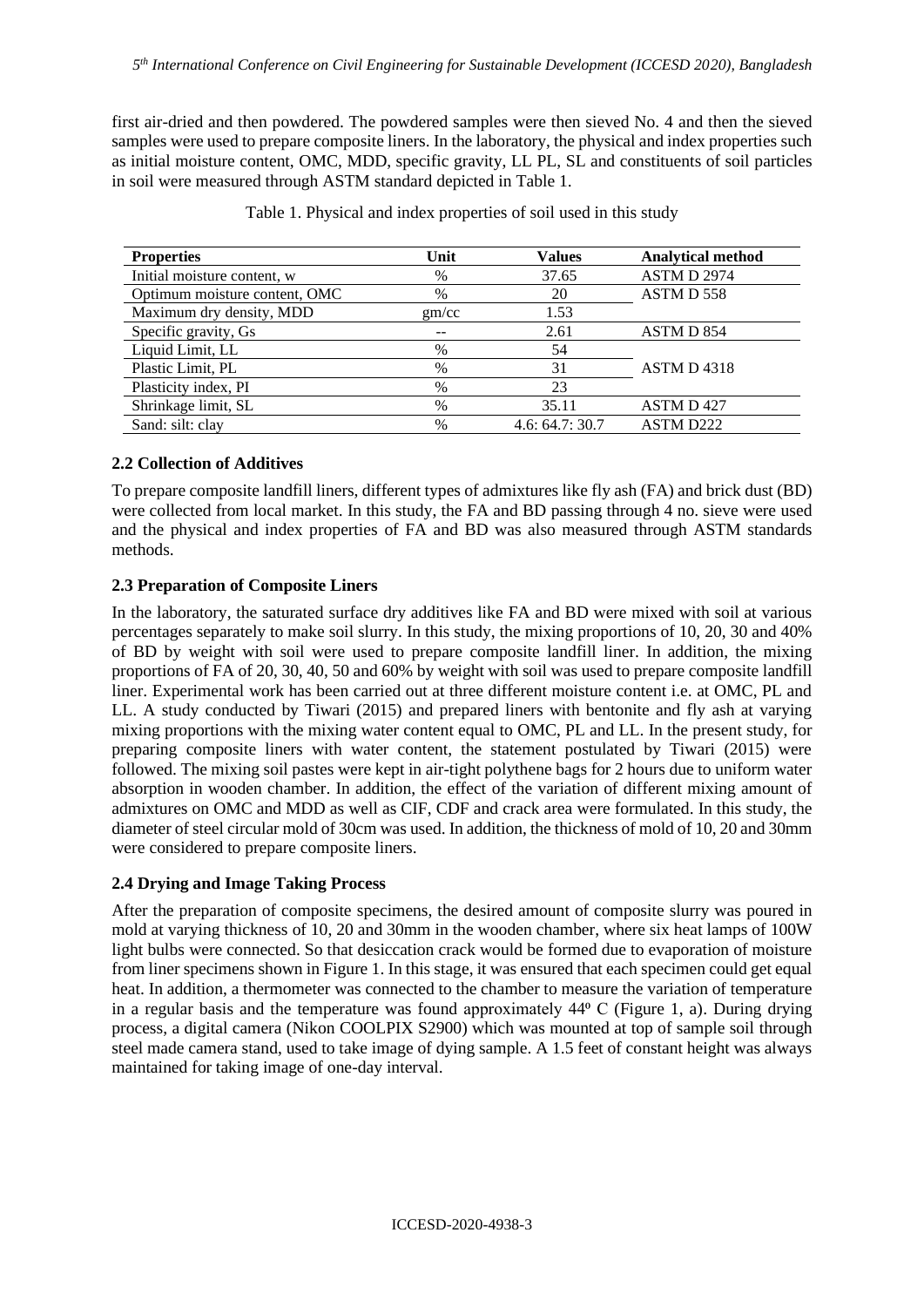

Figure 1: Chamber system for drying of soils (a) top view and (b) sectional view

Initially, all soils were subjected to two cycles: a dry cycle and a wet–dry cycle. The three cycles of wetting and drying were subjected on the prepared composite to simulate the field behavior of liners in landfills. In the wetting cycle, approximately 150ml/day of water for 4 days were used through spraying nozzle to simulate the percolation behavior of clay. At the beginning of drying and wetting cycle, the image of liners were taken at a short period of time <1hr, whereas, at the end of drying and wetting cycle, the image of liners were taken at a long period of time >24hrs.

## **2.6 Image Processing**

Image analysis is a process where meaningful information are Extract from digital images clicked by digital camera. Image analysis is implemented in two basic steps.



Figure 2. Image processing and analysis of a liners (20% fly ash with soil of 10mm thickness and at LL)

The first step implicates the image processing to prepare the image for analyses. This include cropping the unnecessary part of RGB image and then it convert to binary (black & white) image obtained by thresholding the RGB image shown in Figure 2. The second step comprises the investigation of image which is obtained and processed from step 1 to compute CIF, CDF and crack area.

## **2.7 Image Analysis**

RGB Image obtained from camera were analyzed in MATLAB to calculate essential information. MATLAB program was set in such a way that it counts only the area of black pixels in the image. The black pixels were taken in MATLAB program as cracked area. In addition, summation of black pixels and white pixels were also calculated. Then set a program in MATLAB of the ratio of black pixels to the summation of black and white pixels which is known as CIF using Equation 1. For determine other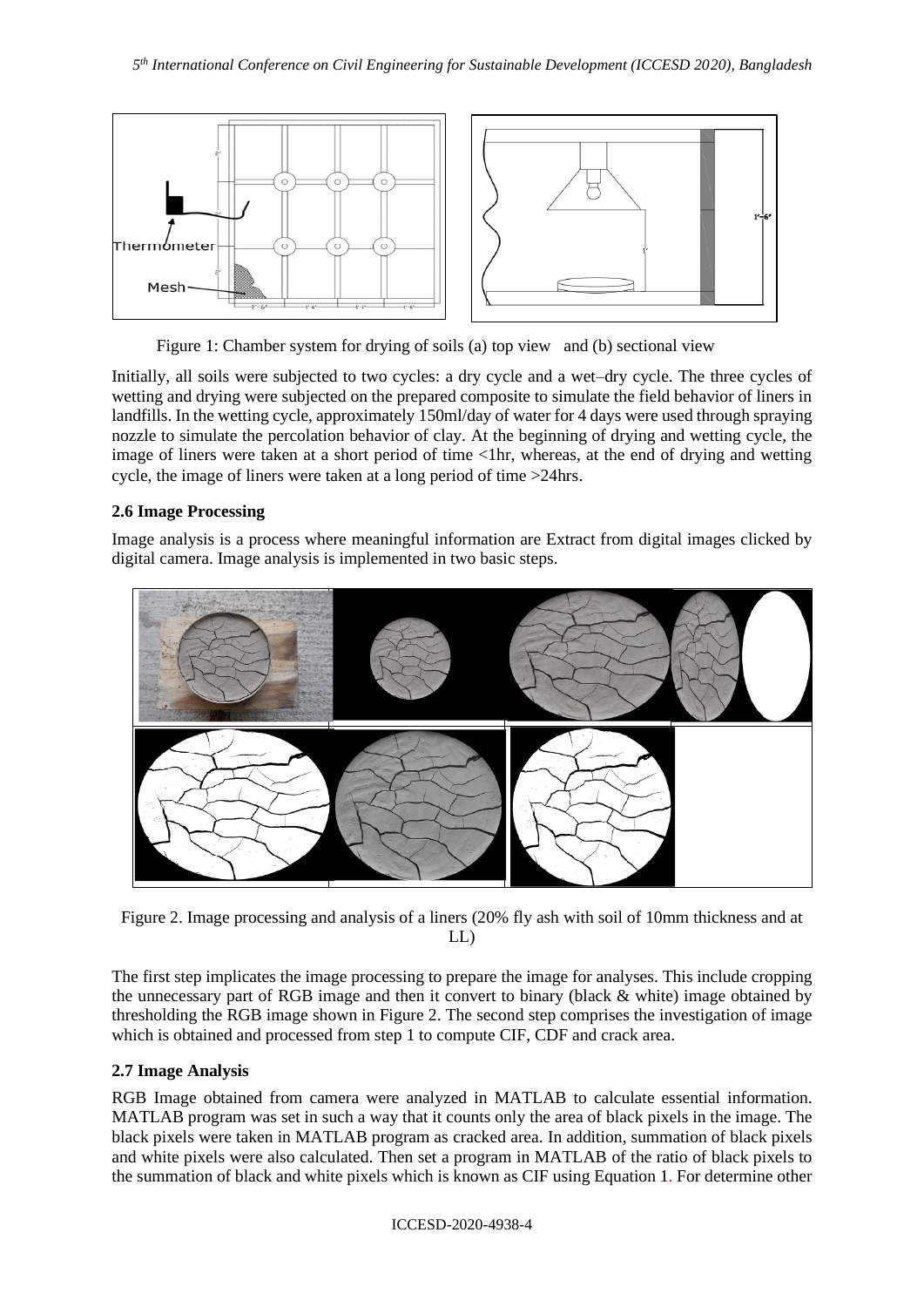parameter used ImageJ software and Microsoft excel. In addition for the determination of diameter of reduced specimen, a known distance in the image like the diameter of mold is marked by straight line and scale is set in ImageJ by the option Analyse-Set Scale-give value 30 cm. Then length of the reduced specimen was calculated at the same image by measure command (Analyze-measure). Other parameters like total area of cracks was calculated through MS excel. In addition, the value of CDF was computed using Equation 2.

$$
CIF\ (\%) = \frac{Crack\ area * 100}{Reduced\ specimen\ area} \tag{1}
$$

$$
CDF\ (\%) = \frac{(Crack\ area + shrinkage\ area) * 100}{Reduced\ specimen\ area} \tag{2}
$$

### **3. RESULTS AND DISCUSSIONS**

For the design of suitable liners in landfill with additives, the geometrical parameters like compaction characteristic, CIF, CDF are crack area are need to be analyzed. In this study, these parameters were analyzed and hence discussed in the following articles.

#### **3.1 Compaction Characteristics**

The variation of dry density to stabilized soil in relative to the changing of moisture content of stabilized soil with FA and BD content is revealed in Figure 3 and Figure 4, respectively. The following figures represents that the MDD decrease with the increase of of FA and BD content. The phenomenon behind this, the specific gravity of the FA and BD compared with soil and immediate formation of cemented products which is done by hydration which reduces the density of soil. As a results MDD decreases with the increase of admixture content in composite soils.



Figure 3: Variation of MDD with FA content Figure 4: Variation of MDD with BD content

### **3.2 Crack Intensity Factor**

The variation of crack intensity factor (CIF) with time, admixture content, moisture content and thickness of liners were analyzed and hence discussed in the following articles.

### **3.2.1. Variation of CIF with Time**

The variation of CIF with time of liners having 10mm thickness at varying mixing proportions of FA and BD with mixing water content equals to OMC for different cycles is shown in Figure 5 and Figure 6, respectively. In the first dry cycle, CIF increases with time and become constant after four days (96hrs) for both liners. After end of first dry cycle with constant crack area at 168hrs for both liners, the amount of water was applied to start a wet cycle. In wet cycle, the developed cracks became zero and CIF was found to be zero for both liners. A study conducted by Yesiller et al. (2000) and stated that at the initial stage of dry cycle, the value of CIF increased upto certain level then became constant as well as at the wet cycle it goes to zero. The findings of the present study were well agreed with the postulation stated by Yesiller et al. (2000). Moreover, when the second dry cycle started, CIF increases rapidly in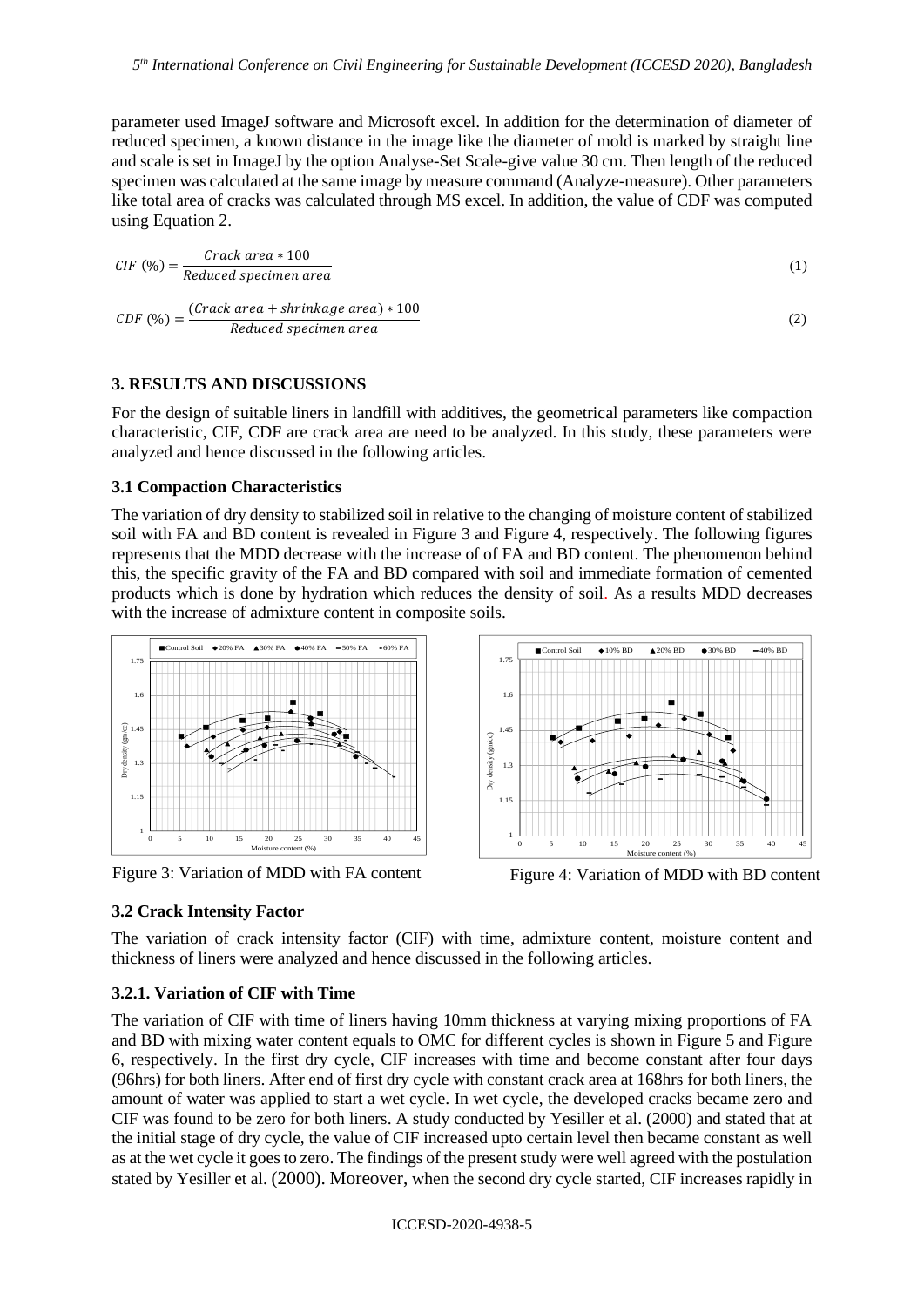first two days then increases slowly and constant after four days (96hrs.) for both liners with FA and BD.



Figure 5: Variation of CIF with time of liners with FA having10mm thickness for multiple cycles at OMC.

Figure 6: Variation of CIF with time of liners with BD having 10mm thickness for multiple cycles at OMC.

Figure 5 and Figure 6 reveal the values of CIF increased to 1.5 and 1.19 % in the first dry cycle for 20% of FA and BD respectively at 10mm thickness. On the other hand, it increases up to 3.84 and 3.12% in second wet-dry cycle for FA and BD respectively. In the test with multiple wet-dry cycles, the amount of CIF did not change significantly after second cycle. From figures it was observed that CIF was affected by fines content of the soils. In general high amount of CIF were observed in soil with high fine content (20% FA) and less CIF observed in soil with low fines content (20% BD) (Figures 5 and 6). The liners with BD for all mixing contents showed comparatively lower CIF for both first and second cycles than that of liners with FA. Figures depict lower CIF for both liners than that of control soil because the capacity of FA and BD are very low in terms of swell and shrink. For this reason it does not generate cracks. Crack area was reduced with the increase in FA content in the specimen and CIF was low. For this phenomena, liners with 60% FA and 40% BD shows comparatively lower CIF than that of other mixing content of FA and BD.



Figure 7: Variation of CIF with FA content at OMC for all the specimen thickness



Figure 8: Variation of CIF with BD content at OMC for all the specimen thickness

#### **3.2.2. Variation of CIF with Admixture Content**

Figure 7 and Figure 8 illustrate the variation of CIF with the changing of FA and BD content at varying thickness with mixing water content equals to OMC for first dry cycle. CIF decreases with increase in FA and BD content. FA and BD have very low capacity to swell and shrink. For this consequence crack generally does not show. With the increase in FA in liners, crack area is reduced. As a result, low CIF was found. Figure 7 reveals CIF for control soil was 1.68% which decreases by increasing FA. CIF became zero for 30, 40, 50 and 60% of FA for 30mm thickness and 40, 50 and 60% of FA for 20mm thickness. On the other hand, CIF became zero with 30 and 40% for 30mm, while 40% for 20mm thickness of liner with BD.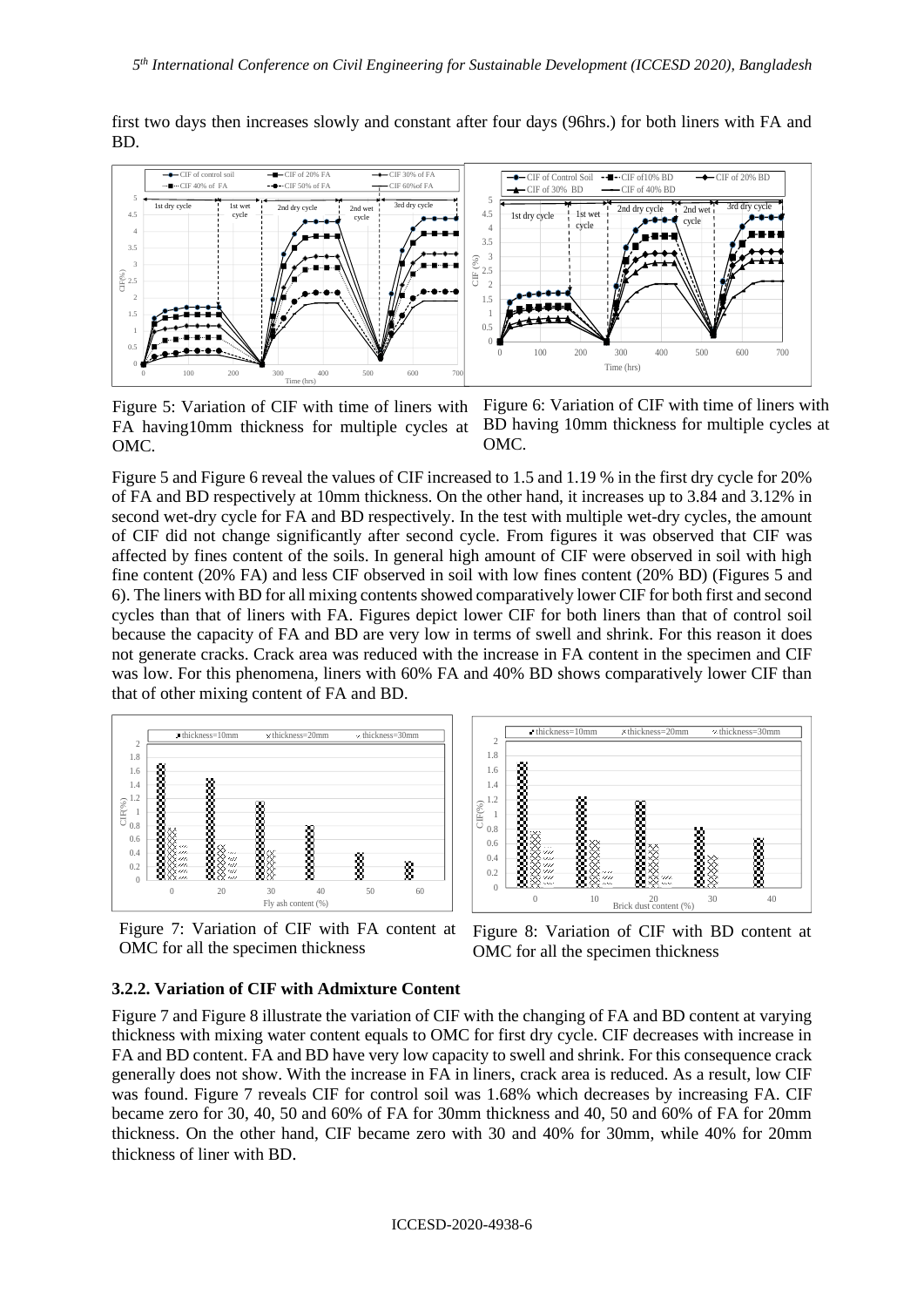## **3.2.3. Variation of CIF with Thickness**

Figure 9 and Figure 10 clarifies the variation of CIF with moisture content and sample thickness at the end of dry cycle for FA and BD respectively. Intensity of cracks decrease with increase of specimen thickness. While for specimens of less thickness cracks were more. Figure 9 explains the values of CIF for 10, 20 and 30mm thickness at OMC are 1.5, .52 and 0.41 respectively. On the other hand, CIF increase with increase of moisture content. It were found 5.19, 4.69 and 4.13 for 10, 20 and 30mm thickness at LL respectively.





Figure 9: Variation of CIF with FA content at OMC, PL and LL for all the specimen thickness



Figure 10: Variation of CIF with BD content at OMC, PL and LL for all the specimen thickness



Figure 11: Variation of CIF with FA content at OMC, PL and LL for all fly ash content.

Figure 12: Variation of CIF with BD content at OMC, PL and LL for all fly ash content

## **3.2.4. Variation of CIF with Moisture Content**

The variation of CIF with admixture content for FA and BD at varying moisture content equal to OMC, PL and LL shown in Figure 11 and Figure 12, respectively. Crack Intensity increases with increase of moisture content. For most of the specimens at OMC, cracks were almost zero with more reduced specimen area. While for specimens at PL and LL cracks were more with low reduced specimen area. As a result it accounts higher CIF for those specimen. CIF was .5, 1.96 and 5.25 for moisture content of OMC, PL and LL, respectively for (FA 20%). Figure 12 also proved that, CIF increases with increase of moisture content.

# **3.3. Crack Density Factor**

The variation of crack density factor (CDF) with time, admixture content, moisture content and thickness of liners were analyzed and hence discussed in the following articles.

# **3.3.1. Variation of CDF with Time and Admixture Content**

Figures 13 and 14 illuminate the variation of CIF of liners with FA and BD at OMC. The shrinkage potential of FA and BD are very low. Low shrinking materials means reduction in the percentage of high shrinking materials in the mix. For this reasons CDF values is reduced by means of more FA content. CDF generally increase with time and become constant after four days. After end of dry cycle wet cycle was started when CDF was Zero. When dry cycle started CDF increase rapidly in first three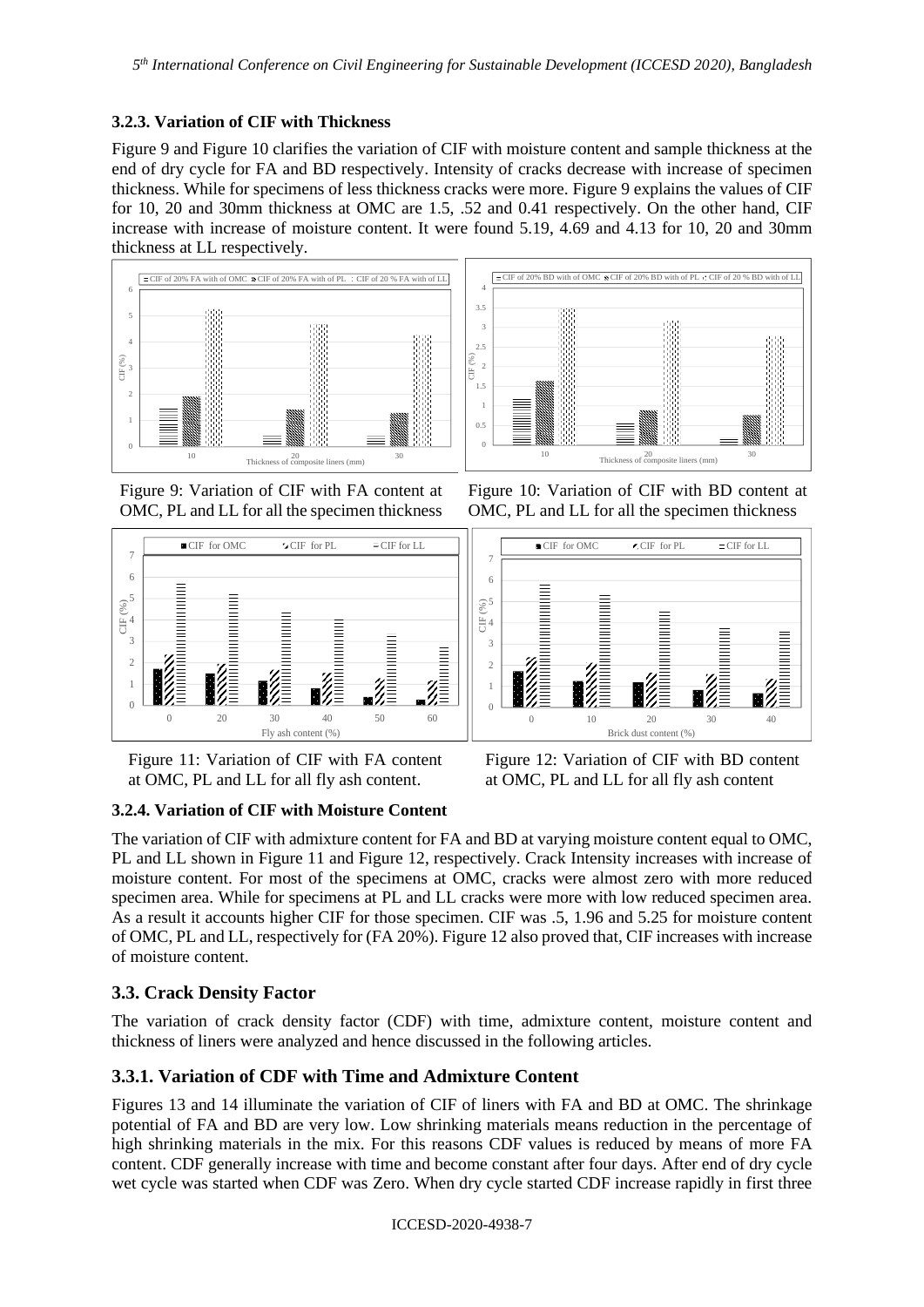days than increase slowly and constant after five days (120hrs). In the test with multiple wet-dry cycles, the amount of CDF did not change significantly after second cycle. From figures it was observed that CDF was affected by fines content of the soils. In general high amount of CDF were observed in soil with high fine content (20% FA) and less CDF observed in soil with low fines content (20% BD) (Figures 13 and 14).



Figure 13: Variation of CDF of liners with FA having10mm thickness with time for multiple cycles



Figure 15: Variation of CDF with moisture content for all the specimen thickness for FA



Figure 14: Variation of CDF of liners with BD having10mm thickness with time for multiple cycles



Figure 16: Variation of CDF with moisture content for all the specimen thickness for BD

## **3.3.2. Variation of CDF with Moisture Content and Specimen Thickness**

In this study, composite liners with FA and BD at varying water content equals to OMC, PL and LL were prepared. The variation of CDF with moisture contents (OMC, PL and LL) as well as specimen thickness for 10mm thickness FA and BD is shown in Figure 15 and Figure 16, respectively. Soil can retain a large amount of water equals to LL and at constant FA or BD content. Greater values of moisture content in constant admixture content of liners specimen means low amount of solid soil particles. By the application of constant temperature, water will evaporate from the soil. As the small particles have very high cohesion they will move inwards. The movement of the particle will be more, if the amount of water is more or percentage of soil particles in the specimen is less. Increase in thickness leads to uneven drying of the layers of specimen, thus increases the surface cracks in a specimen which means increase of CDF. For this phenomenon, the values of CDF increase with the increase of Moisture content and thickness of the specimens. A study conducted by Tiwari (2015) and stated that CDF increase with increase of moisture content and specimen thickness which were agreed well with the findings with this present study.

### **3.4. Crack Area**

The variation of crack area with time, admixture content, moisture content and thickness of liners were analyzed and hence discussed in the following articles.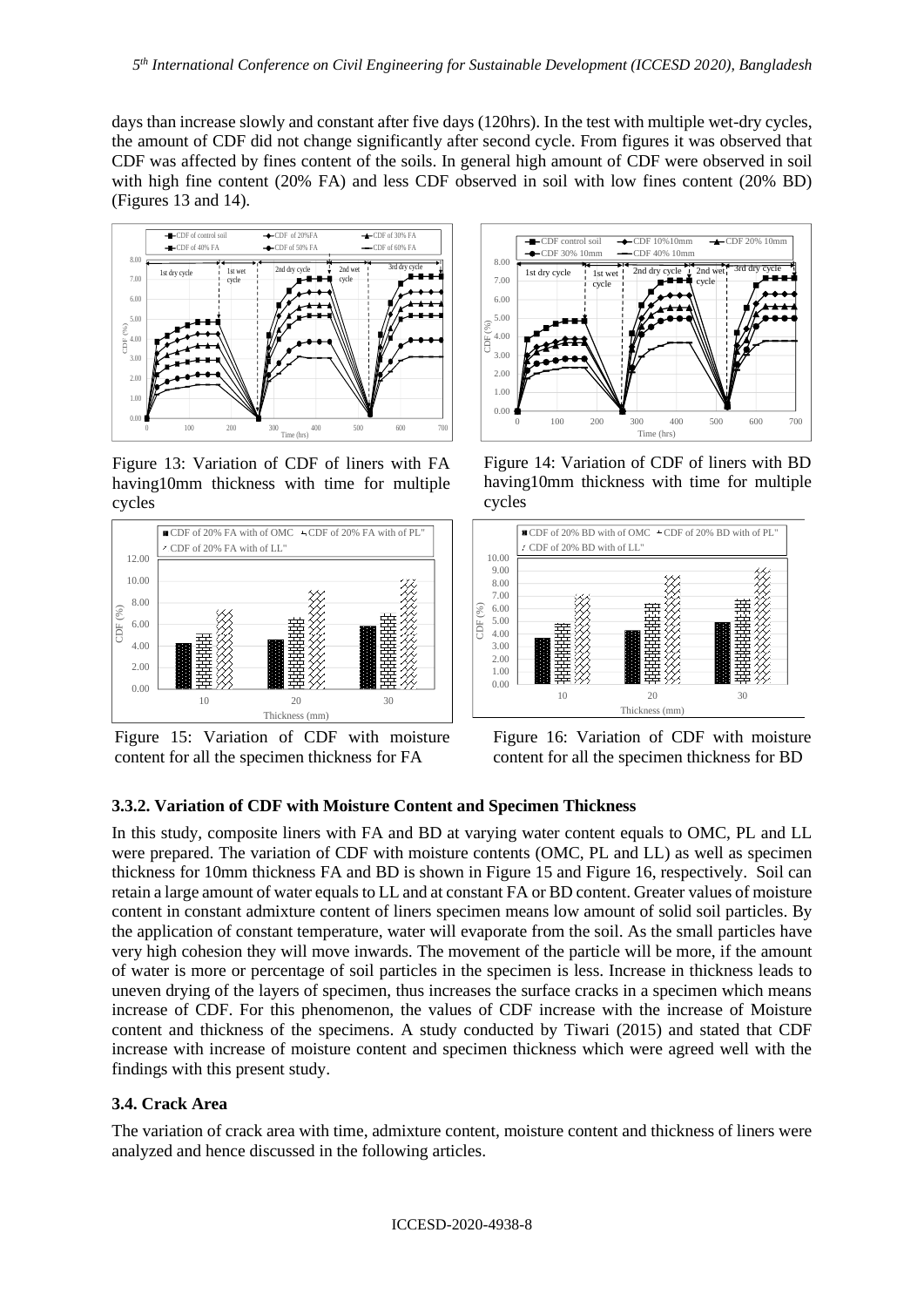

Figure 17: Variation of crack area of liners with FA having10mm thickness with time for multiple cycles



Figure 19: Variation of crack area with moisture content for thickness of liners with FA.



Figure 18: Variation of crack area of liners with BD having10mm thickness with time for multiple cycles



Figure 20: Variation of crack area with moisture content for thickness of liners with BD.

## **3.4.1 Variation of Crack area with Time and Admixture Content**

Figure 17 and 18 clarify the variation of crack area of liners with FA and BD having10mm thickness with time for dry and wet cycles respectively. After end of first dry cycle with constant crack area at 168hrs for both liners with FA and BD, the amount of water was applied to start a wet cycle. In this wet cycle, the developed cracks became zero and for both liners with FA and BD. Moreover, when the second dry cycle started, crack area increases rapidly in first three days then increases slowly and constant after four days (96hrs.) for both liners with FA and BD. Cracks area reduces with increase in admixture content for a fixed moisture content and specimen thickness. Result reveals that crack area decreases with the increasing of FA and BD content. In addition, control soil showed comparatively higher crack area than that of composite liners prepared with FA and BD at varying mixing proportions. The reason behind this phenomenon, crack area depends on the cohesion/adhesion behavior of soil, as liners prepared with admixture FA and BD, therefore liners showed lower crack area.

## **3.4.2. Variation of Cracks Area with Moisture Content and Specimen Thickness**

Figure 19 and Figure 20 clarify the variation of cracks area with FA and BD at varying water content equals to OMC, PL and LL for all specimen thicknesses for 20% FA and BD respectively. Crack is form in liners which is increase with moisture content but decrease with thickness. FA and BD have very low capacity to swell and shrink. However, after adding FA or BD, cracks were decrease with increase of FA or BD content. The values of crack area increase with the increase of moisture content. Large amount of water can retain which means low soil particle at liners. As a result, it forms more crack with increasing of moisture content.